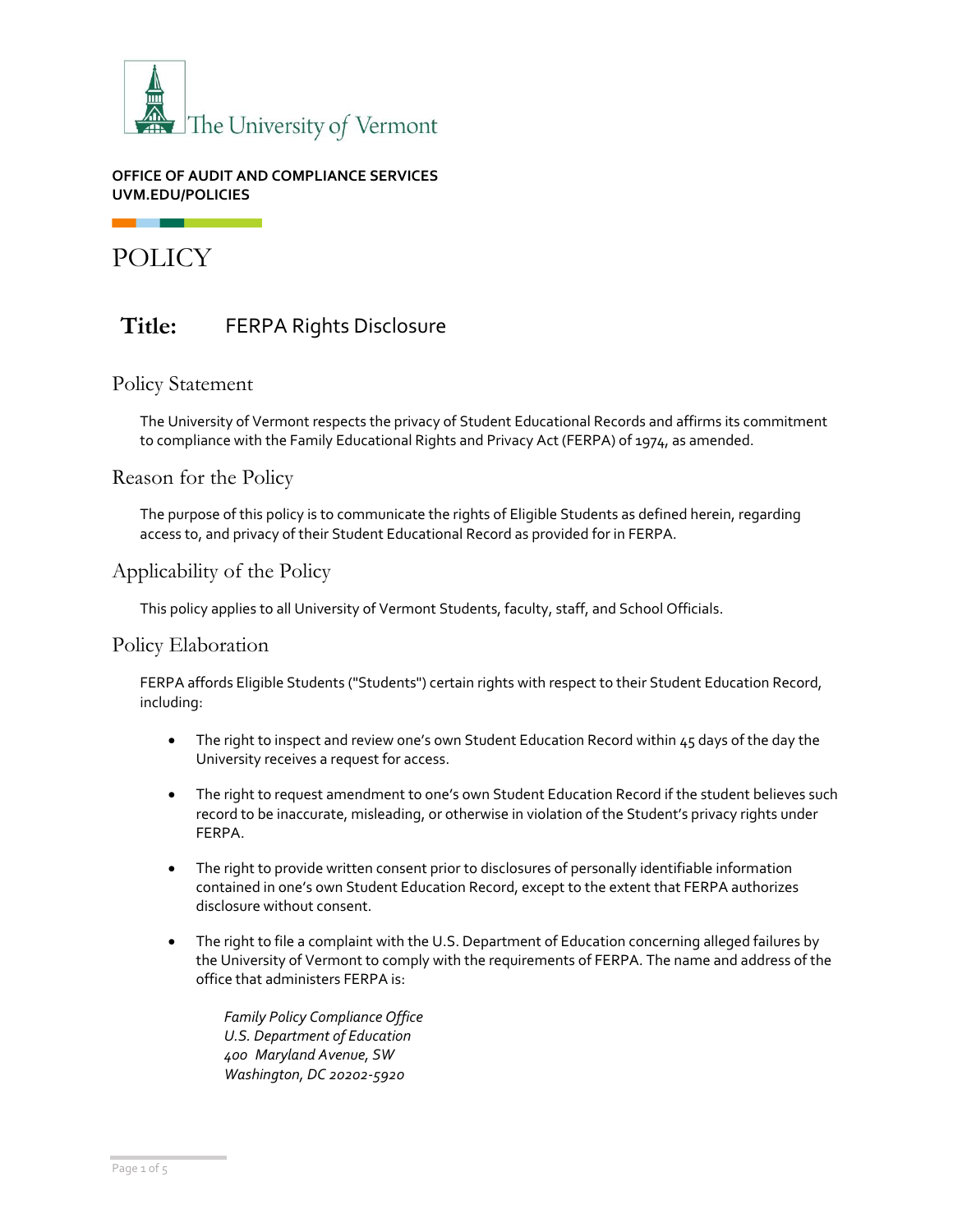Common exceptions to written consent include, but are not limited to:

- The disclosure of a Student Education Record to a School Official, within or otherwise acting on behalf of UVM, with a legitimate educational interest, as defined by FERPA and this Policy.
- The disclosure of a Student Education Record to officials of another institution of postsecondary education where the Student seeks or intends to enroll, or where the Student is already enrolled, so long as the disclosure is for purposes related to the Student's enrollment or transfer.
- The disclosure of a Student Education Record to outside law enforcement officials, mental health officials, and other experts in the community in the event of a health or safety emergency, or to assess a potential threat. Student Education Records may also be disclosed to a parent or legal guardian when their Student is experiencing a health or safety emergency.
- The disclosure of student disciplinary records to a parent or legal guardian when a Student under the age of 21 has violated the law or University policy concerning the use or possession of alcohol or a controlled substance.
- The disclosure of the final results of a disciplinary proceeding conducted by the institution, regardless of whether the institution concluded a violation was committed, to an alleged victim of any crime of violence or non-forcible sex offense.
- The disclosure is to comply with a judicial order or lawfully issued subpoena.
- The information is considered "Directory Information" and the Student has not taken formal action to restrict its release, as detailed in the Procedures section of this Policy.

# Definitions

*Directory Information: information contained in a Student Education Record that would not generally be considered harmful or an invasion of privacy if disclosed. At the University of Vermont, Directory Information is comprised of* the following:

- name
- address
- telephone number
- University-issued email address
- dates of attendance
- class (grade level)
- most recent educational agency or institution(s) attended
- major field of study
- enrollment status
- awards
- honors (including Dean's list)
- degree (s) conferred (including dates)
- past and present participation in officially recognized sports and activities
- physical factors: height, weight (applies to Varsity student-athletes only)
- photograph
- Residency or other post-completion placements (applies to Larner College of Medicine students only)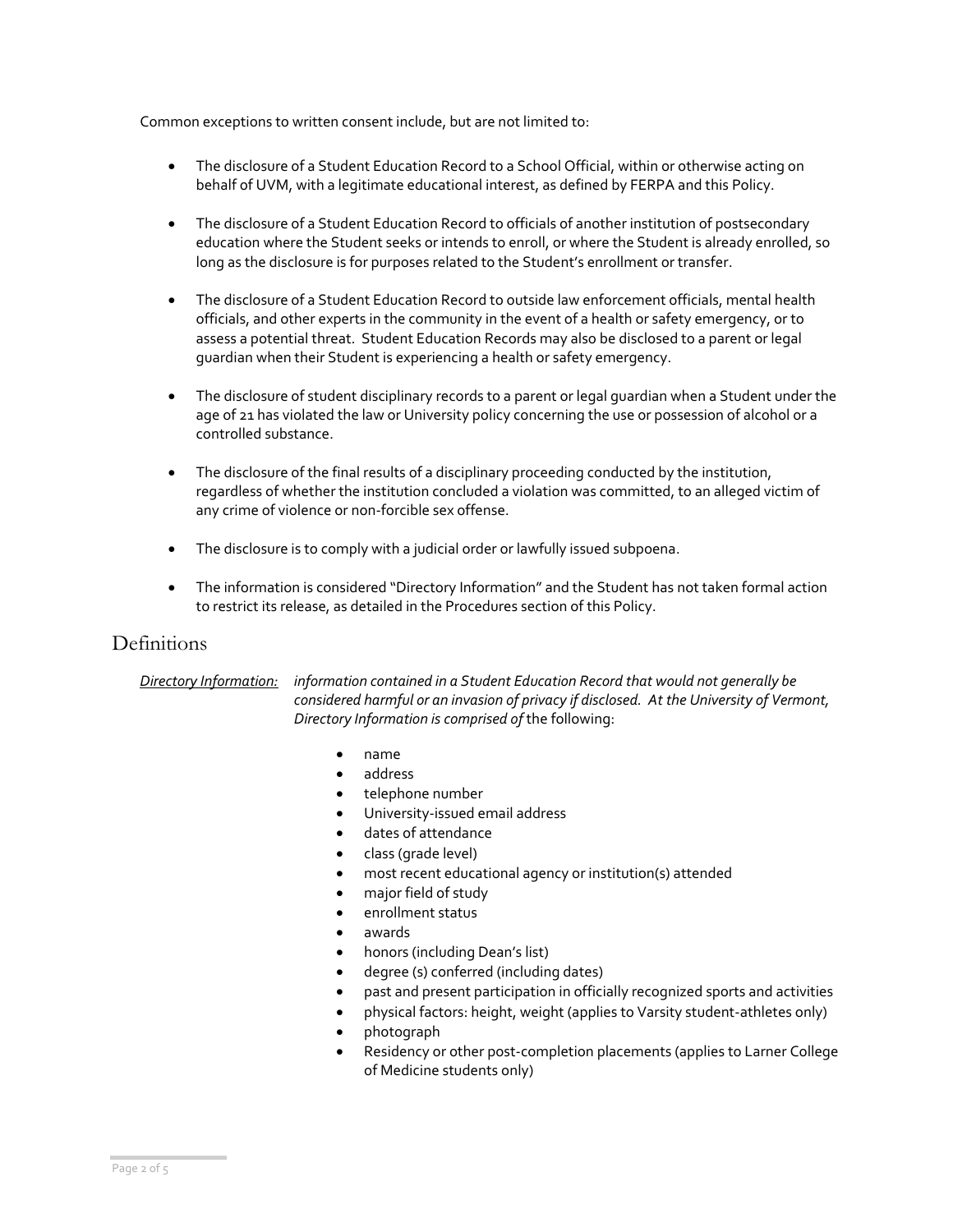| <b>Educational Record:</b>                                                                                                                                          | those records, files, documents, and other materials that (i) contain information<br>directly related to an Eligible Student, and (ii) are maintained by the University of<br>Vermont or by a person acting for the University of Vermont.                                                                                                                                                                                                                                                                                                                                                                                                                                                                                                                                                                                                                                                                                                                                                                                                                                                                                                                                                                                                                                                                                                                                                                                                                                                                                                            |  |  |  |
|---------------------------------------------------------------------------------------------------------------------------------------------------------------------|-------------------------------------------------------------------------------------------------------------------------------------------------------------------------------------------------------------------------------------------------------------------------------------------------------------------------------------------------------------------------------------------------------------------------------------------------------------------------------------------------------------------------------------------------------------------------------------------------------------------------------------------------------------------------------------------------------------------------------------------------------------------------------------------------------------------------------------------------------------------------------------------------------------------------------------------------------------------------------------------------------------------------------------------------------------------------------------------------------------------------------------------------------------------------------------------------------------------------------------------------------------------------------------------------------------------------------------------------------------------------------------------------------------------------------------------------------------------------------------------------------------------------------------------------------|--|--|--|
|                                                                                                                                                                     | The following exclusions apply:                                                                                                                                                                                                                                                                                                                                                                                                                                                                                                                                                                                                                                                                                                                                                                                                                                                                                                                                                                                                                                                                                                                                                                                                                                                                                                                                                                                                                                                                                                                       |  |  |  |
|                                                                                                                                                                     | records maintained by a law enforcement unit of the University of<br>٠<br>Vermont that were created by that law enforcement unit for the purpose<br>of law enforcement;<br>in the case of persons who are employed by the University of Vermont but<br>$\bullet$<br>who are not in attendance at the University, records made and maintained<br>in the normal course of business which relate exclusively to such person in<br>their capacity as an employee and are not available for use for any other<br>purpose; <sup>1</sup><br>records which are in the sole possession of the maker, are used only as a<br>$\bullet$<br>personal memory aid, and which are not accessible or revealed to any<br>other person except a temporary substitute for the maker of the record;<br>records of a Student which are made or maintained by a physician,<br>$\bullet$<br>psychiatrist, psychologist, or other recognized professional or<br>paraprofessional acting in their professional or paraprofessional capacity,<br>or assisting in that capacity, and which are made, maintained, or used only<br>in connection with the provision of treatment to the Student, and are not<br>available to anyone other than persons providing such treatment, except<br>that such records can be personally reviewed by a physician or other<br>appropriate professional of the Student's choice.<br>records created or received by the University of Vermont after an<br>$\bullet$<br>individual is no longer a Student in attendance and that are not directly |  |  |  |
|                                                                                                                                                                     | related to their attendance as a Student.                                                                                                                                                                                                                                                                                                                                                                                                                                                                                                                                                                                                                                                                                                                                                                                                                                                                                                                                                                                                                                                                                                                                                                                                                                                                                                                                                                                                                                                                                                             |  |  |  |
| Eligible Student:                                                                                                                                                   | a student who is attending or participating in any education program administered by<br>the University of Vermont, regardless of age or whether credit is being awarded.<br>Applicants, those denied admission to the University, or those who were admitted<br>but do not enroll, are not considered Eligible Students. Please note that once a<br>student is in attendance at the University, the rights afforded to parents under<br>FERPA, if any, transfer to that student.                                                                                                                                                                                                                                                                                                                                                                                                                                                                                                                                                                                                                                                                                                                                                                                                                                                                                                                                                                                                                                                                      |  |  |  |
| Legitimate Educational Interest: exists when a School Official needs to review a Student Education Record In<br>order to fulfill their professional responsibility. |                                                                                                                                                                                                                                                                                                                                                                                                                                                                                                                                                                                                                                                                                                                                                                                                                                                                                                                                                                                                                                                                                                                                                                                                                                                                                                                                                                                                                                                                                                                                                       |  |  |  |
| School Official:                                                                                                                                                    | a person employed by the University in an administrative, supervisory, academic,<br>research, or support staff position, including law enforcement unit personnel and<br>health staff; a person serving on the Board of Trustees; a student serving on an<br>official committee, such as a disciplinary or grievance committee, or assisting<br>another School Official in performing their tasks, such as through work study. A<br>School Official also may include a volunteer or contractor outside the University who<br>performs an institutional service or function for which the University would otherwise<br>use its own employees and who is under the direct control of the University with<br>respect to the use and maintenance of personally identifiable information from a<br>Student Education Record, such as an attorney, auditor, or collection agent.                                                                                                                                                                                                                                                                                                                                                                                                                                                                                                                                                                                                                                                                           |  |  |  |

 $^{\rm 1}$  Records relating to an individual in attendance at the University of Vermont who is employed as a result of their status as a student are education records and not excepted from the definition of Student Education Record.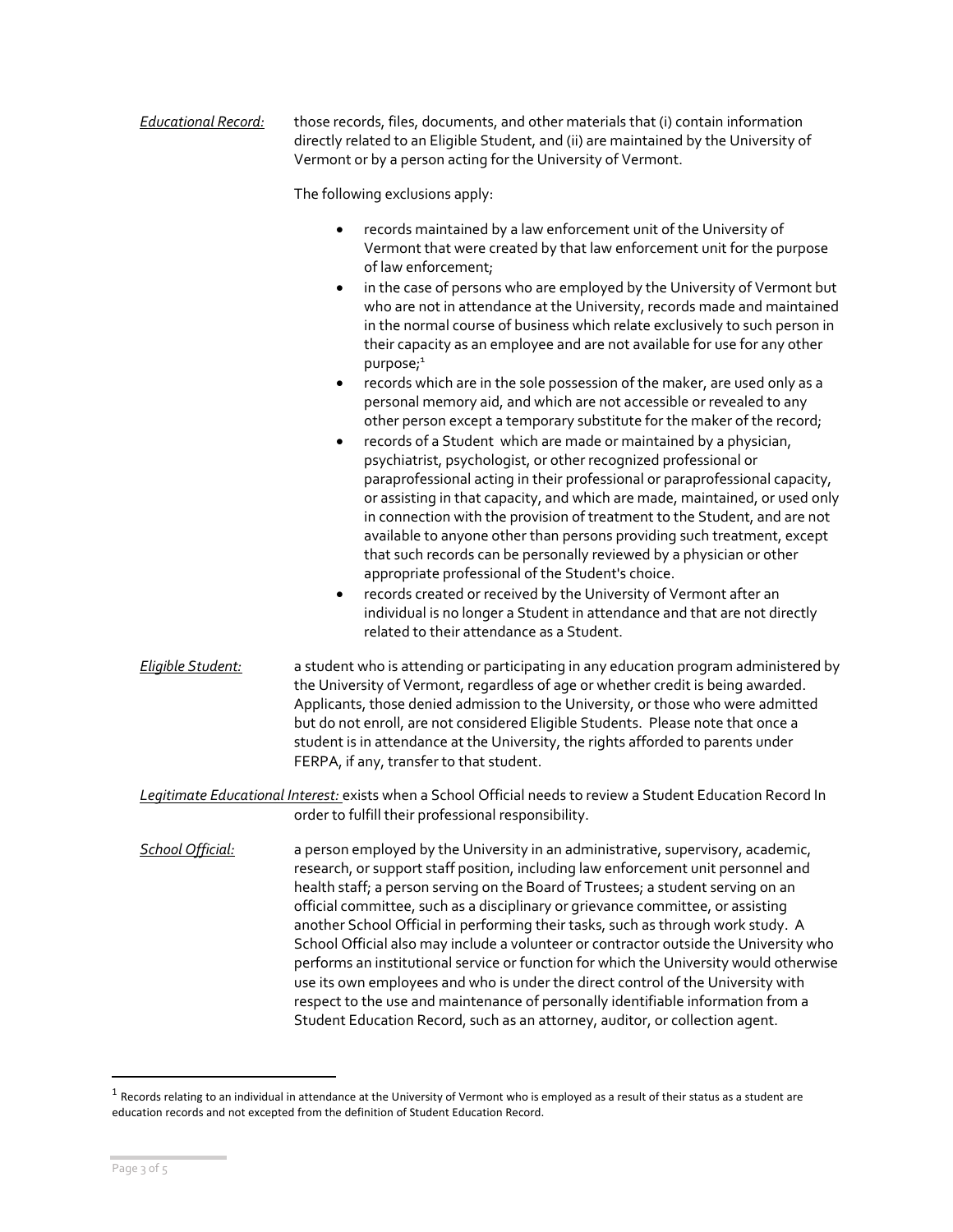# Procedures

#### Student Education Record Inspect and Review Requests

Written requests for access should be submitted by the Student to the University Registrar, or, if appropriate, the Dean of Students, the Dean of the Student's College or School, or other School Official with control over the Student Education Record they would like to inspect and review. The written request must contain sufficient detail to identify the record(s), as well as the identity of the person(s) who may be provided access, other than the Student, if any. If the records are not maintained by the School Official to whom the request is submitted, that Official shall advise the Student of the correct School Official to whom the request should be addressed. The School Official with control over the requested records will make arrangements for access and notify the Student of the time and place where the records may be inspected.

#### Student Education Record Amendment Requests

To seek amendment of a Student Education Record, the Student must write to the School Official responsible for the Record at issue. The written request must clearly identify the part of the Student Education Record they want changed, specifying why it is inaccurate, misleading, or otherwise in violation of their privacy rights under FERPA. Following review of the request, if the University decides not to amend the Student Education Record, the University will notify the Student in writing of the decision and advise them of their right to a formal hearing regarding the request. Information about the hearing procedures for such an appeal will be provided to the Student as part of the written decision letter. After the hearing, if the University decides not to amend the Student Education Record, the Student has the right to place a statement with the applicable portion of their Student Education Record setting forth their view about the contested information.

### Directory Information Exclusion Requests

A student must formally request that the University Registrar prevent disclosure of their Directory Information. Once a Student files a Directory Information Exclusion via the myUVM Student Portal, this change is effective immediately and becomes a permanent part of the Student Educational Record unless and until the Student removes the Directory Exclusion via the myUVM Student Portal. Exclusion requests do not affect the ability of School Officials with a Legitimate Educational Interest from accessing Directory Information.

## Contacts

**Questions concerning the daily operational interpretation of this policy should be directed to the following (in accordance with the policy elaboration and procedures):**

| Title(s)/Department(s): | <b>Contact Information:</b> |  |
|-------------------------|-----------------------------|--|
| Registrar's Office      | (802) 656-2045              |  |

# Forms/Flowcharts/Diagrams

• <https://www.uvm.edu/~rgweb/zoo/forms/FERPAdisclosure.pdf>

## Related Documents/Policies

[Code of Student Conduct \(pdf\)](https://www.uvm.edu/sites/default/files/UVM-Policies/policies/studentcode.pdf)

# Regulatory References/Citations

**[Family Educational Rights and Privacy Act \(FERPA\)](http://www2.ed.gov/policy/gen/guid/fpco/ferpa/index.html)**